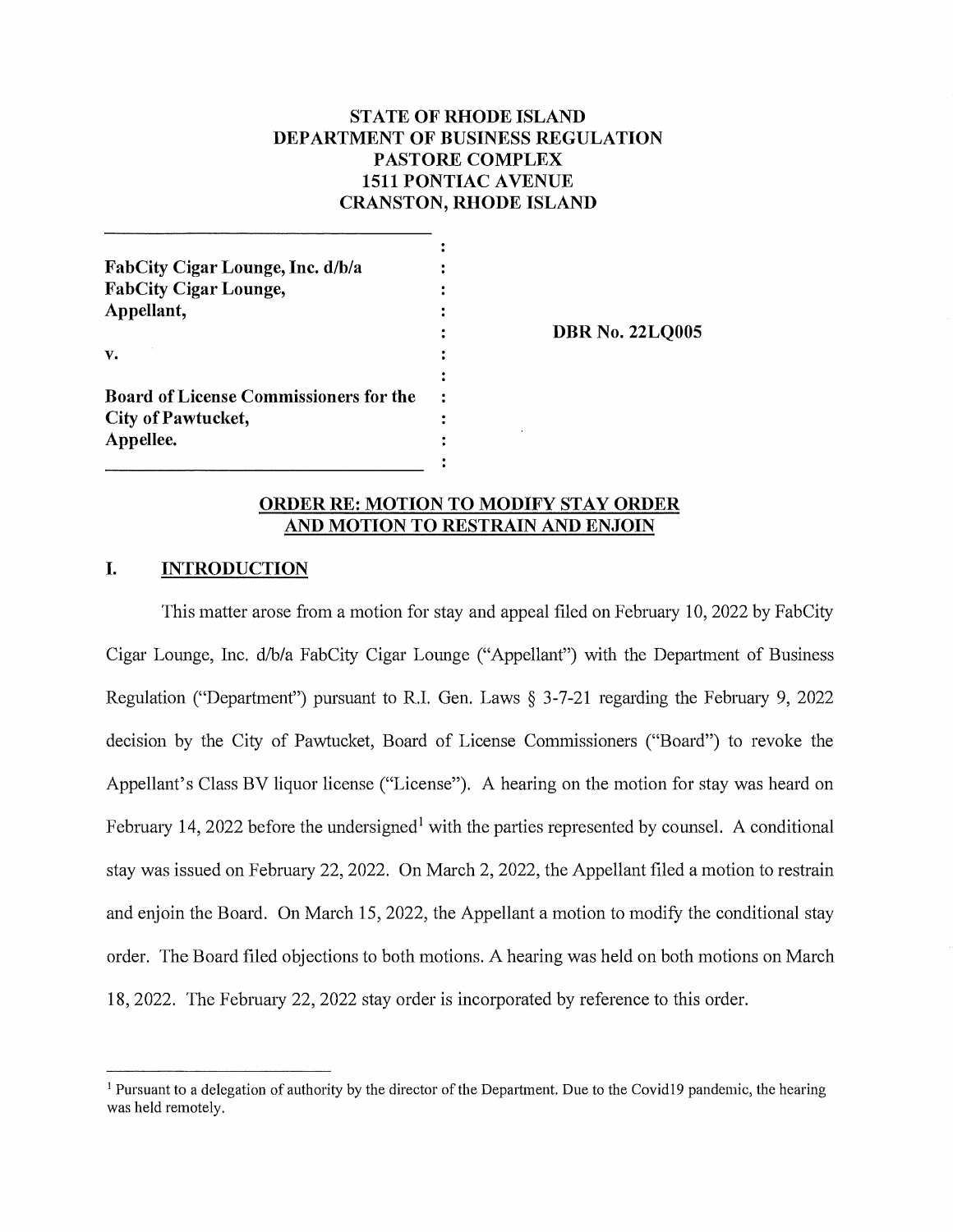#### **II. JURISDICTION**

The Department has jurisdiction over this matter pursuant to R.I. Gen. Laws § 3-7-1 *et seq.*, R.I. Gen. Laws § 42-14-1 *et seq.,* and R.I. Gen. Laws § 42-35-1 *et seq.* 

## **III. MOTION TO RESTRAIN AND ENJOIN**

The parties agreed that the City of Pawtucket can ensure that its liquor licensees including the Appellant abide by liquor licensing rules as well as any conditions of licensing.<sup>2</sup>

However, the Appellant was concemed the Board has requested the Appellant's tobacco license which is issued by the Division of Taxation ("Division") be investigated by the Division. The Appellant sought to restrain the Board from taking action against its tobacco license. The Board argued that it requested the Division look into the tobacco licensing, but did not take any action against the tobacco license. The Board argued that the Department does not have jurisdiction over the Board. The Appellant argued that the city clerk inquired to the Division regarding the status of its tobacco permit and when told by the Division that information was non-disclosable, the Board requested an investigation. The Appellant represented that two (2) Division investigators checked on it after the Board's request. The Appellant argued that while Board took

 $2 \text{ At hearing, it was discussed how the Pawtucket police should be treating an earlier closing time. There was concern.}$ that the police were requiring patrons and staff to leave at closing time when the relevant regulation allows patrons to leave 20 minutes after closing and employees to leave 30 minutes after closing for a 1:00 a.m. closing. After the hearing, the undersigned listened to the Board's February 23, 2022 hearing. https://clerkshq.com/Pawtucket-ri. At the hearing, the Board did mention that it believed that the relevant liquor regulation should also apply to the earlier closing time to which the undersigned agrees. Section 1.4.18 of 230-RICR-30-10-1 *Liquor Control Administration* provides in part as follows:

<sup>1.4 .18</sup>Hours of Business - Retail

A. All patrons shall leave the licensed premises not later than 1:20 a.m. where the licensee is permitted to remain open until 1:00 a.m. Last call shall be at 12:45 a.m. Where licensee is permitted by local ordinance or permit to remain open until 2 :00 a.m. all patrons must leave the licensed establishment by 2:00 am. All employees shall leave the licensed premises within one-half hour after the required closing time; provided the owner or employees may enter or be in a licensed establishment at any time for a legitimate business purpose with approval from the local police department. This paragraph shall not apply to a Class B-C license.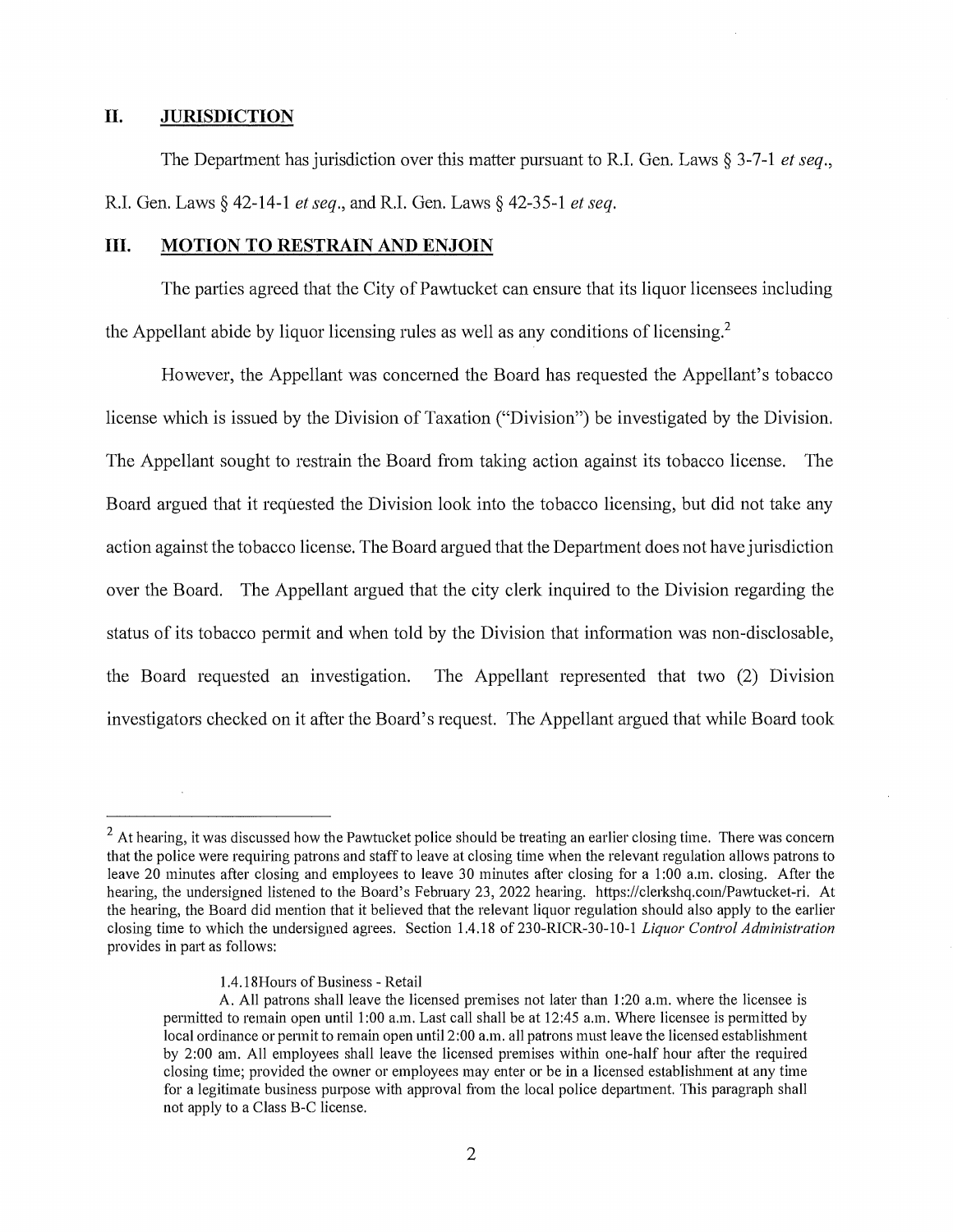no direct action against the liquor license, it took affirmative action against the tobacco license and those licenses are intertwined.

The Department has authority over liquor licensing. A liquor appeal to the Department pursuant to R.I. Gen. Laws § 3-7-21 is considered a *de nova* hearing. The Department's jurisdiction is *de nova* and the Department independently exercises the licensing function. *A.JC. Enterprises v. Pastore,* 473 A.2d 269 (R.I. 1984); *Cesaroni v. Smith,* 202 A.2d 292 (R.I. 1964); and *Hallene v. Smith,* 201 A.2d 921 (R.I. 1964). Because the Department's has such broad and comprehensive control over traffic in intoxicating liquor, its power has been refened to as a "superlicensing board." *Baginski v. Alcoholic Beverage Comm.,* 4 A.2d 265,267 (R.I. 1939). See *Board of Police Com 'rs v. Reynolds,* 133 A.2d 737 (R.I. 1957). Therefore, the Department can overturn or 1nodify or uphold a local licensing authority's decision on liquor licensing. The Department can also bring its own actions again those licensed for various liquor sales by local authorities.

R.I. Gen. Laws § 44-20-2 provides for the issuance of tobacco dealer's permits by the Division. The Appellant is a smoking bar as provided for in R.I. Gen. Laws § 23-20.10-2(20). As noted by the undersigned at hearing, there is no license issued for a smoking bar. Rather, the statute requires that smoking bars file yearly affidavits in relation to their sales with the Division and to have proper ventilation systems (delineated in Department of Health regulations). Obviously to be a smoking bar, an entity would need a liquor license and tobacco permit and indeed a license to prepare food. In a smoking bar, the serving of food and alcohol is to be incidental to the consumption of tobacco products. R.I. Gen. Laws§ 23-20.10-2(20).

However, the Department has no oversight over tobacco sales' permits. The Department's oversight of any entity that represents itself as a smoking bar is limited to the liquor license. No action has been taken against the Appellant's liquor license by the Board.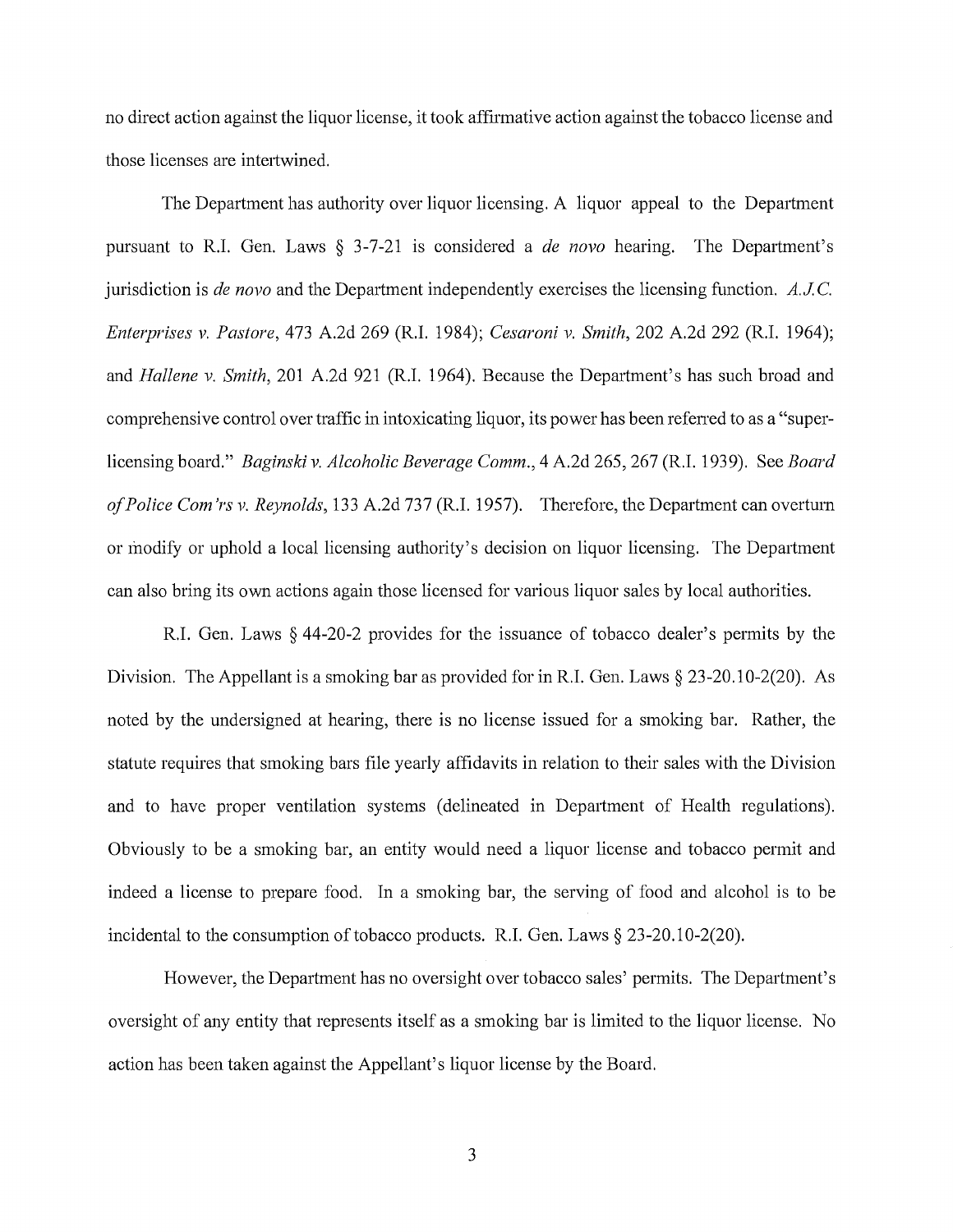## **IV. MOTION TO MODIFY STAY ORDER**

The Appellant requested that the stay order be modified to allow it to open to midnight as initially recommended by the undersigned to the director in the first stay order. The Appellant represented it has opened for two (2) weekends with an 11 :00 p.m. closing on Friday and Saturday nights but has lost money on both weekends. See Appellant's motion with attached spreadsheet. At the initial stay hearing, the Board indicated that if a stay was granted, it would request that the Appellant's closing be at midnight with police details on Fridays, Saturdays, and Sundays. At the March 18, 2022 hearing, the Board represented that it supported the current *status quo* but if closing time was set at midnight, it would request a police detail for Sunday night as well.

The Appellant argued that the idea of a stay is so that an entity can stay in business pending a full hearing, and it will not be able to do that if it is paying for a four (4) hour detail but only can open to 11 :00 p.m. The Appellant argued that it is only a small venue with a 30 to 40 capacity which supports a midnight opening. It argued that it only makes money on Friday and Saturday nights, so it is not worth having a detail on Sunday night.

It is noted that Pawtucket police details are for a minimum of four (4) hours so that if they start at 9:00 p.m., the detail could be there to 1 :00 a.m. The detail are also two (2) person details. Thus, the Appellant argued that it can close at midnight and have a police presence still to **1** :00 a.m. The Appellant argued that this would be in line with *Vibe Lounge and Hookah Bar, Inc. v. City of Pawtucket, Board of Licenses* DBR No. 21LQ004 (5/19/21) (first stay order). In the first stay order, *Vibe* had reduced hours to midnight and a police detail ordered for any night it was open. The second stay order  $-$  issued after the viewing of the security video  $-$  allowed the club to open to 1 :00 a.m. but still with a police detail every night. *Vibe,* (6/22/22) (second stay order). The Appellant also pointed to the stay order for *Fuego Lounge, LLC dlb/a Fuego Lounge v. City of*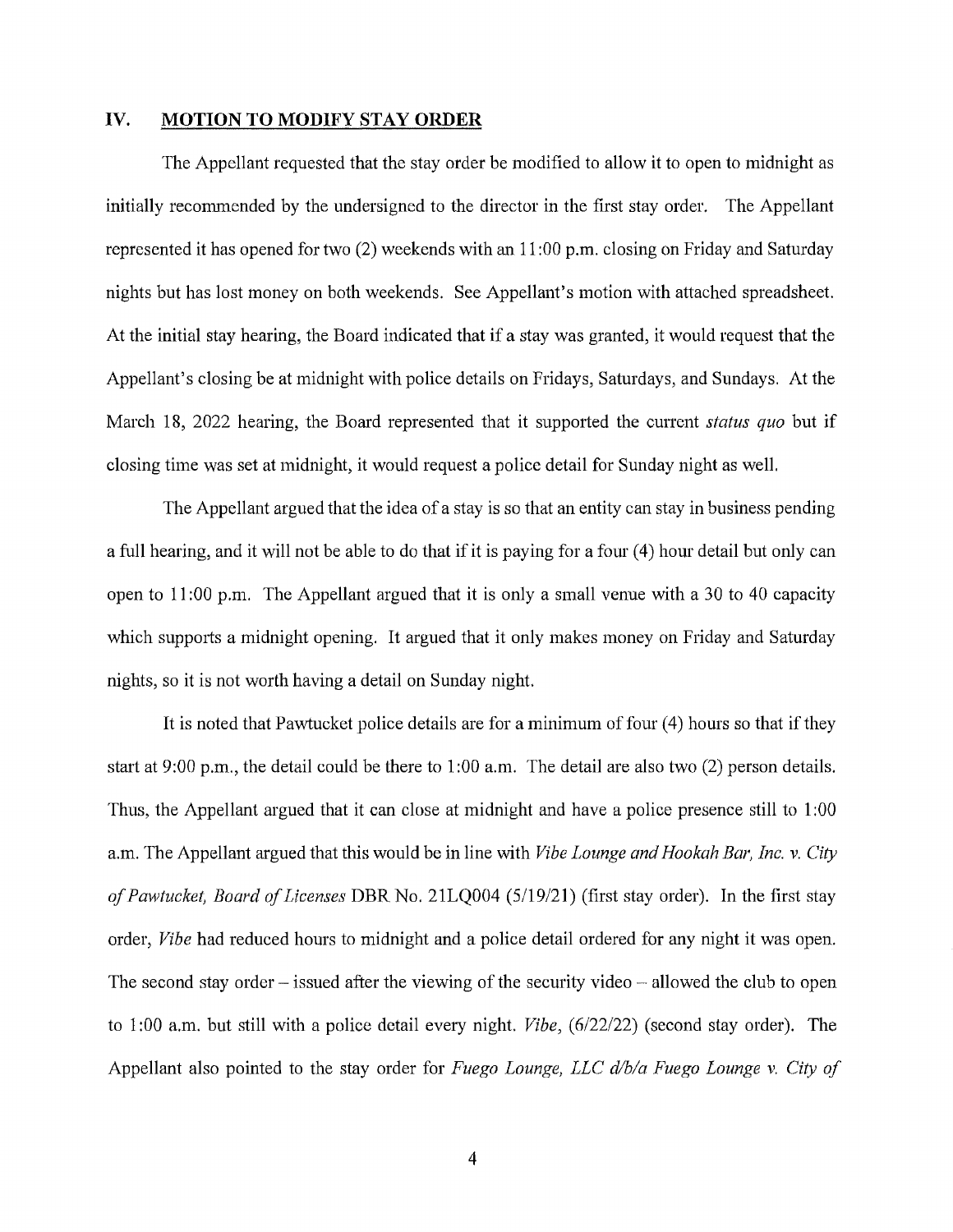*Providence, Board of Licenses,* DBR No. 21LQ005 (stay order 9/14/21) which did not provide for any reduced hours. In *Fuego,* the issue was not one of disorderly conduct but rather an appeal of a suspension of license regarding alleged security failures outside the licensee after closing.

The Appellant argued that a stay allows it to continue to stay in business pending the full hearing scheduled to begin next week. The Appellant represented that any safety concerns can be met by the police detail being on site past closing time.

### **V. RECOMMENDATION**

Based on the foregoing, it is recommended that the motion to restrain and enjoin is denied.

Based on the foregoing, it is recommended that the stay order be modified to have it conditioned on a midnight closing every night but Sunday and a police detail (two-person) at night (approximately 9:00 p.m. to 1 :00 a.m.) on Friday and Saturday nights and any night before a State holiday and on State holidays.<sup>3</sup> The Appellant shall close at  $11:00$  p.m. on Sunday nights.

Dated: MArch 22, 2022

Catherine R. Warren

Hearing Officer

<sup>&</sup>lt;sup>3</sup> The parties may agree to a modification of the stay if they choose. The parties could also enter into a settlement if they desire. Obviously if the Appellant does not open on a night the police detail is required, no police detail is required. The police detail should be on site to 1 :00 a.m.